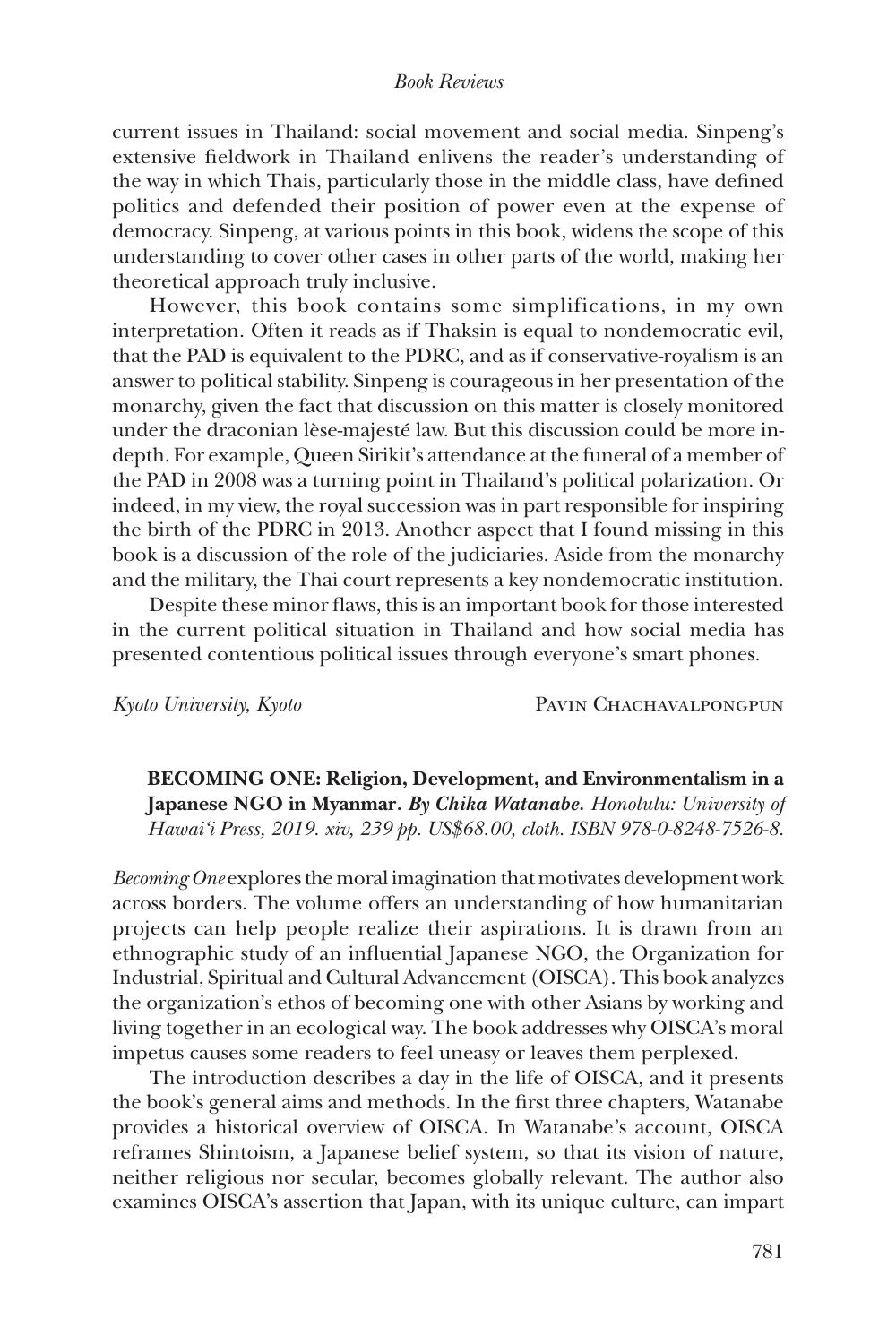a sense of *furusato*, or an appreciation for a nostalgic homeplace that is in harmony with nature. The following chapters showcase how these concepts are applied to aid delivery in Myanmar, with a description of professional development for staff and character building. OISCA emphasizes a sense of pluralistic solidarity in which personal and human integrity are recognized as the same spark. The author's encounters with OISCA staff reveal the competing orientation between nationalistic and universal worldviews and the ambivalence of nonegalitarian solidarity, a term that some may consider to be almost, but not quite, an oxymoron.

The book puts OISCA and humanitarian efforts as commonly conceived into an intriguing juxtaposition. For Watanabe, Euro-American humanitarianism is predicated on labelling and classifying certain groups as poor, with the potential of reinforcing their sense of marginalization, while Japanese aid combines inclusiveness and discrimination through assimilation. Watanabe explores OISCA's relationship with Burmese trainees, reminiscent of hierarchical unity in colonial times. Also, Euro-American development assistance often aligns with liberal politics and cosmopolitanism while simultaneously serving entrenched economic and political interests. In contrast, OISCA reflects a more traditional and populist orientation, and the background of its mostly male staff tends to be rural and poor. As a group, they have been sidelined by rapid urbanization, and their relationships with foreign aid recipients are not strictly defined by national and colonial contexts. Consequently, there is more room for cooperation in an agrarian cooperative whose organic products similarly represent an alternative to those of the mass consumer market. Therefore, while Euro-American experts tend to focus on setting objectives, designing sector-specific interventions, and measuring outcomes, OISCA moves in a direction of living and working together, with a greater sense of tolerance for experimental practices.

The section on OISCA's opportunities and constraints might have benefitted from taking a more critical standpoint on some issues, even if only to highlight OISCA's strengths from another angle. A more detailed historical context might have better served the author's intention. After all, in Asia there is a shared memory of aid projects, during occupation and wartime, having been folded into national and imperial expansion. Perhaps there should have been a sharper focus on how colonialism and imperialism have tinged donor-recipient relationships with varying degrees of inequality and injustice. In addition, OISCA has been known for a historical revisionism that downplays the war atrocities of the Japanese Imperial Army. In this regard, the author could have expanded arguments on how OISCA, or Japanese aid, can ultimately lead to more locally determined development.

In light of economic development and international aid, national culture and history remain influencing factors. The developmental state ideology in South Korea during the 1970s and up until the mid-1980s is a reminder of the